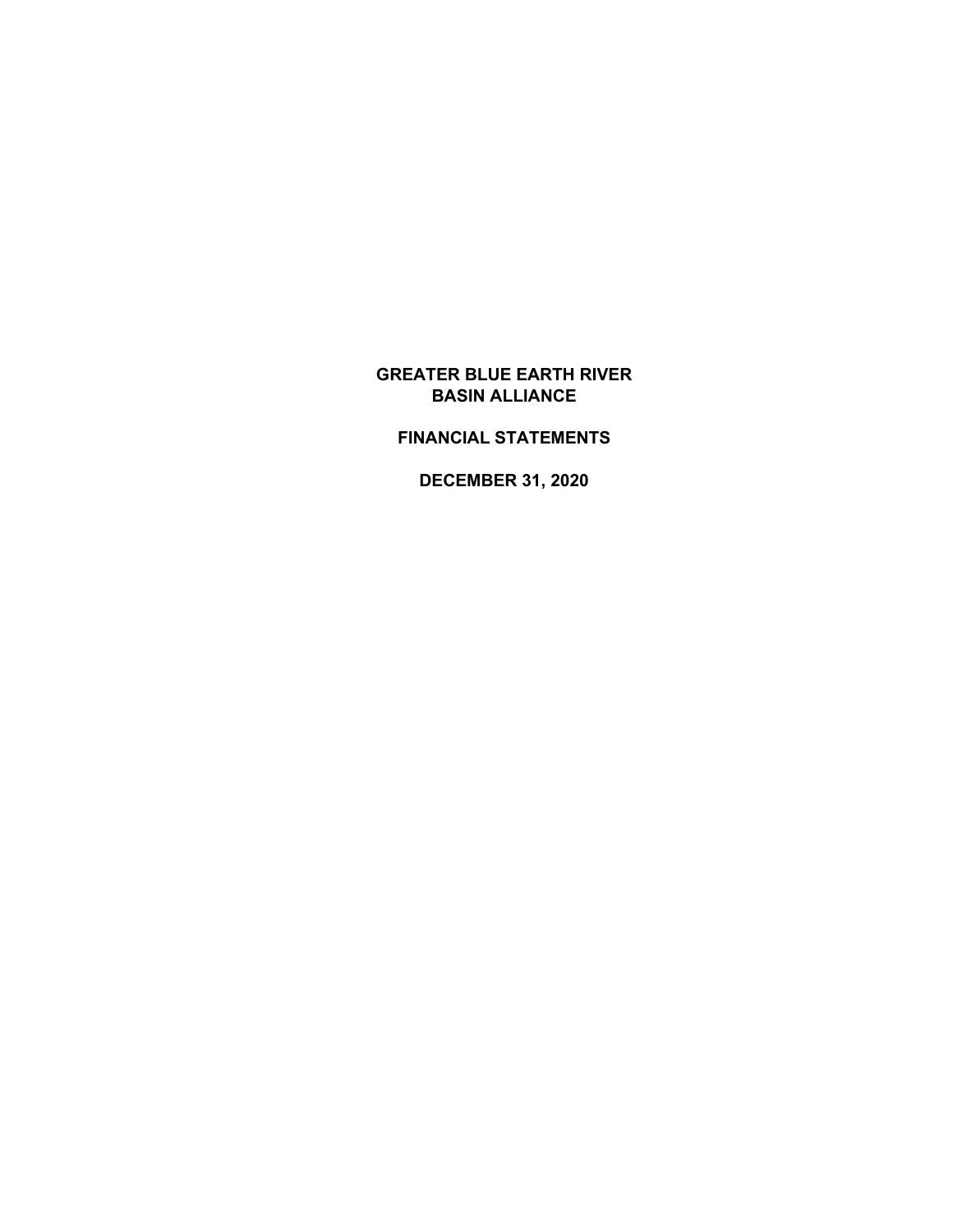# **GREATER BLUE EARTH RIVER BASIN ALLIANCE TABLE OF CONTENTS FOR THE YEAR ENDED DECEMBER 31, 2020**

| <b>FINANCIAL SECTION</b>                                                                                   | Page |
|------------------------------------------------------------------------------------------------------------|------|
| Independent Auditor's Report                                                                               | 1    |
| <b>BASIC FINANCIAL STATEMENTS</b>                                                                          |      |
| Statement of Net Position and Governmental Fund Balance Sheet                                              | 3    |
| Statement of Activities and Governmental Fund Revenues,<br><b>Expenditures and Changes in Fund Balance</b> | 4    |
| Notes to the Financial Statements                                                                          | 5    |
| <b>REQUIRED SUPPLEMENTARY INFORMATION</b>                                                                  |      |
| Budgetary Comparison Schedule, Budget and Actual, General Fund                                             | 11   |
| Note to the Required Supplementary Information                                                             | 12   |
| <b>ADDITIONAL REPORTS</b>                                                                                  |      |
| Minnesota Legal Compliance                                                                                 | 13   |
| Report on Internal Control                                                                                 | 14   |
| Schedule of Findings and Responses                                                                         | 16   |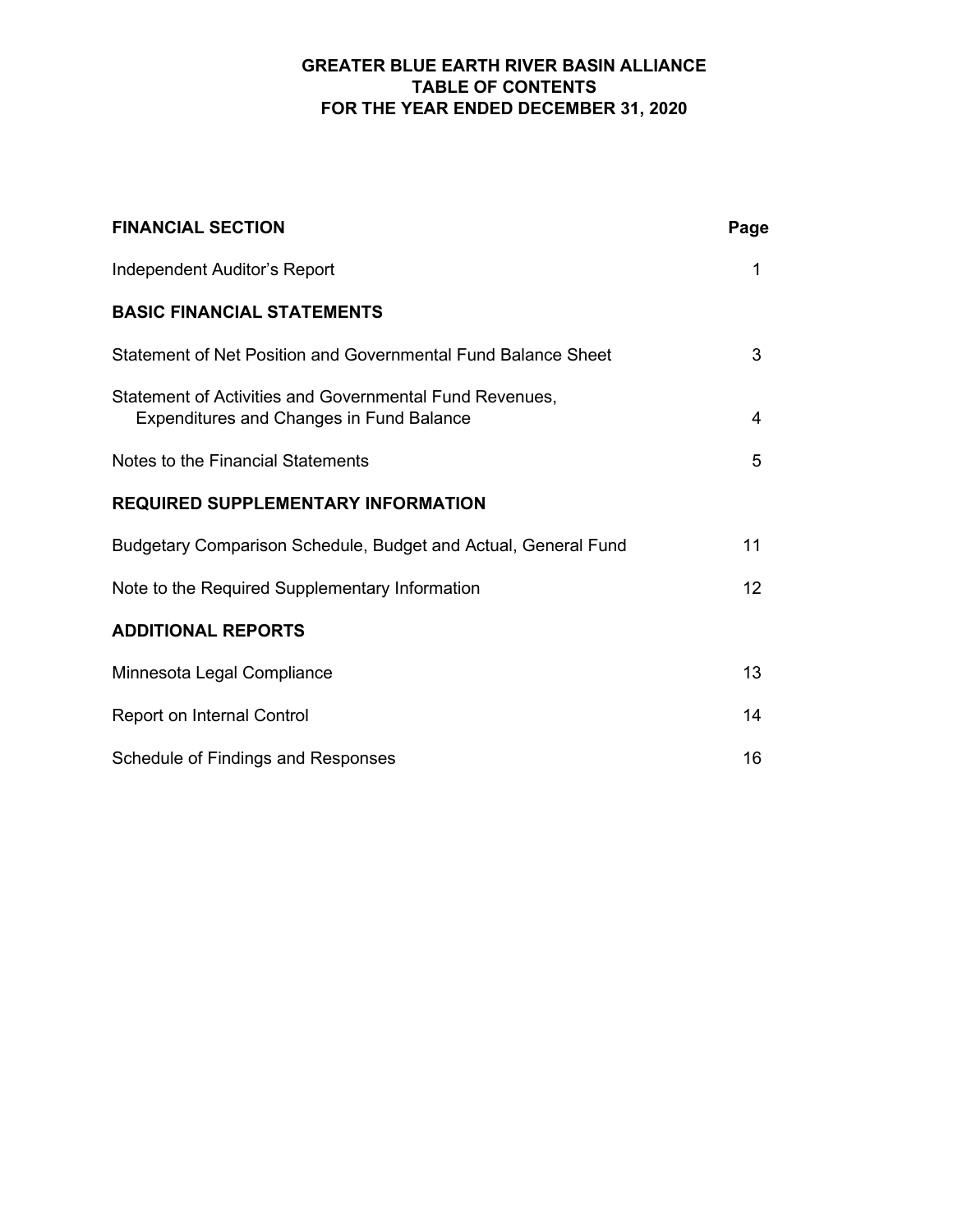**PETERSON COMPANY LTD.**<br>CERTIFIED PUBLIC ACCOUNTANTS 570 Cherry Drive | Waconia, Minnesota 55387 952.442.4408 | Fax: 952.442.2211 [| www.pclcpas.com](http://www.pclcpas.com/)

# **INDEPENDENT AUDITOR'S REPORT**

To the Board of Supervisors Greater Blue Earth River Basin Alliance Windom, Minnesota

#### **Report on the Financial Statements**

We have audited the accompanying financial statements of the governmental activities and the general fund of Greater Blue Earth River Basin Alliance, as of and for the year ended December 31, 2020, and the related notes to the financial statements, which collectively comprise Greater Blue Earth River Basin Alliance's basic financial statements as listed in the table of contents.

#### **Management's Responsibility for the Financial Statements**

Greater Blue Earth River Basin Alliance's management is responsible for the preparation and fair presentation of these financial statements in accordance with accounting principles generally accepted in the United States of America; this includes the design, implementation, and maintenance of internal control relevant to the preparation and fair presentation of financial statements that are free from material misstatement, whether due to fraud or error.

#### **Auditor's Responsibility**

Our responsibility is to express opinions on these financial statements based on our audit. We conducted our audit in accordance with auditing standards generally accepted in the United States of America and the standards applicable to financial audits contained in *Government Auditing Standards,* issued by the Comptroller General of the United States. Those standards require that we plan and perform the audit to obtain reasonable assurance about whether the financial statements are free from material misstatement.

An audit involves performing procedures to obtain audit evidence about the amounts and disclosures in the financial statements. The procedures selected depend on the auditor's judgment, including the assessment of the risks of material misstatement of the financial statements, whether due to fraud or error. In making those risk assessments, the auditor considers internal control relevant to the entity's preparation and fair presentation of the financial statements in order to design audit procedures that are appropriate in the circumstances, but not for the purpose of expressing an opinion on the effectiveness of the entity's internal control. Accordingly, we express no such opinion. An audit also includes evaluating the appropriateness of accounting policies used and the reasonableness of significant accounting estimates made by management, as well as evaluating the overall presentation of the financial statements.

We believe that the audit evidence we have obtained is sufficient and appropriate to provide a basis for our audit opinions.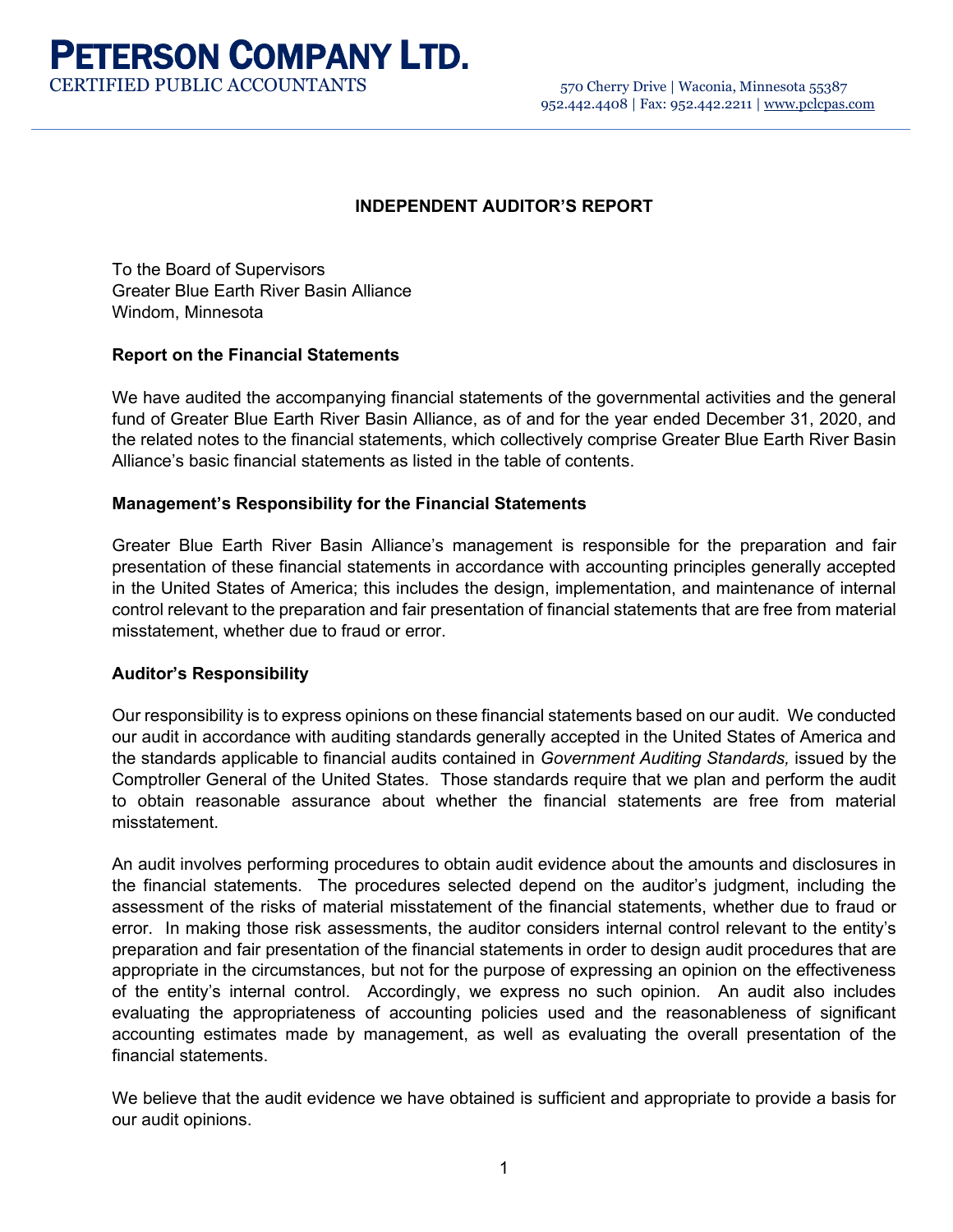# **Opinions**

In our opinion, the financial statements referred to above present fairly, in all material respects, the respective financial position of the governmental activities and the general fund of Greater Blue Earth River Basin Alliance as of December 31, 2020, and the respective changes in financial position for the year then ended in accordance with accounting principles generally accepted in the United States of America.

# **Other Matters**

#### *Required Supplementary Information*

Management has omitted the management's discussion and analysis that accounting principles generally accepted in the United States of America require to be presented to supplement the basic financial statements. Such missing information, although not a part of the basic financial statements, is required by the Governmental Accounting Standards Board who considers it to be an essential part of financial reporting for placing the basic financial statements in an appropriate operational, economic, or historical context. Our opinion on the basic financial statements is not affected by this missing information.

Accounting principles generally accepted in the United States of America require that the budgetary comparison schedule on page 11 be presented to supplement the basic financial statements. Such information, although not a part of the basic financial statements, is required by the Governmental Accounting Standards Board who considers it to be an essential part of financial reporting for placing the basic financial statements in an appropriate operational, economic, or historical context. We have applied certain limited procedures to the required supplementary information in accordance with auditing standards generally accepted in the United States of America, which consisted of inquiries of management about the methods of preparing the information and comparing the information for consistency with management's responses to our inquiries, the basic financial statements, and other knowledge we obtained during our audit of the basic financial statements. We do not express an opinion or provide any assurance on the information because the limited procedures do not provide us with sufficient evidence to express an opinion or provide any assurance.

#### **Other Reporting Required by** *Government Auditing Standards*

In accordance with *Government Auditing Standards*, we have also issued our report dated November 12, 2021, on our consideration of the Greater Blue Earth River Basin Alliance's internal control over financial reporting and on our tests of its compliance with certain provisions of laws, regulations, contracts, and grant agreements and other matters. The purpose of that report is to describe the scope of our testing of internal control over financial reporting and compliance and the results of that testing, and not to provide an opinion on the effectiveness of internal control over financial reporting or on compliance. That report is an integral part of an audit performed in accordance with *Government Auditing Standards* in considering Greater Blue Earth River Basin Alliance's internal control over financial reporting and compliance.

*Peterson Company Ltd*

PETERSON COMPANY LTD Certified Public Accountants Waconia, Minnesota

November 12, 2021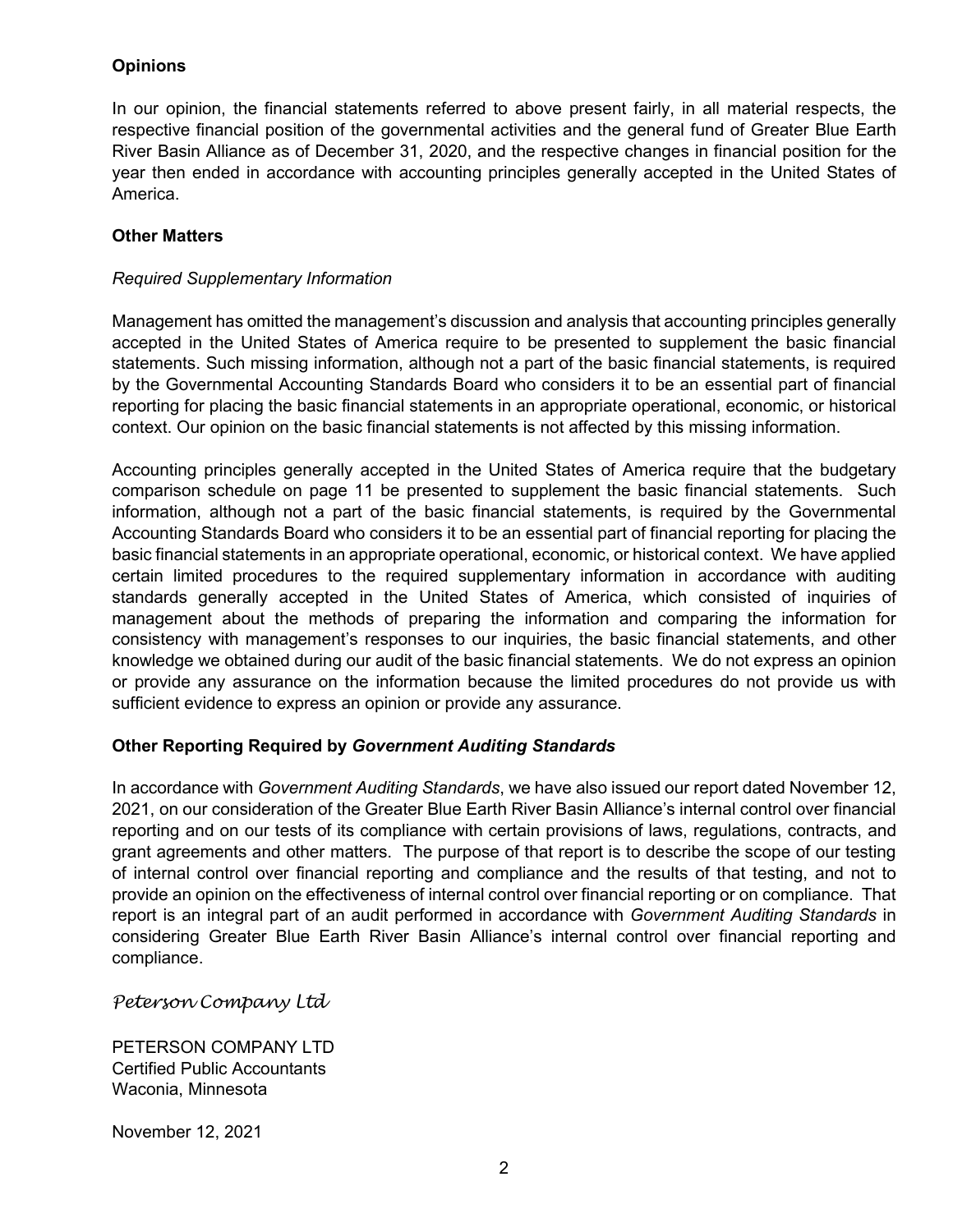#### **GREATER BLUE EARTH RIVER BASIN ALLIANCE WINDOM, MINNESOTA STATEMENT OF NET POSITION AND GOVERNMENTAL FUND BALANCE SHEET DECEMBER 31, 2020**

| General<br>Fund                  |    |         | Adjustments |           | Statement of<br><b>Net Position</b> |         |
|----------------------------------|----|---------|-------------|-----------|-------------------------------------|---------|
| <b>Assets</b>                    |    |         |             |           |                                     |         |
| Cash                             | \$ | 70,893  | \$          |           | \$                                  | 70,893  |
| Due from Other Governments       |    | 66,547  |             |           |                                     | 66,547  |
| <b>Total Assets</b>              | \$ | 137,440 | \$          |           | S                                   | 137,440 |
| <b>Liabilities</b>               |    |         |             |           |                                     |         |
| <b>Current Liabilities:</b>      |    |         |             |           |                                     |         |
| Due to Other Governments         | \$ | 36,278  | \$          |           | \$                                  | 36,278  |
| United Prairie Bank Loan         |    | 60,000  |             |           |                                     | 60,000  |
| <b>Total Liabilities</b>         | \$ | 96,278  | -\$         |           | \$.                                 | 96,278  |
| <b>Fund Balance/Net Position</b> |    |         |             |           |                                     |         |
| <b>Fund Balance</b>              |    |         |             |           |                                     |         |
| Unassigned                       | \$ | 41,162  | \$          | (41, 162) | \$                                  |         |
| <b>Total Fund Balance</b>        | \$ | 41,162  | \$          | (41, 162) | \$                                  |         |
| <b>Net Position</b>              |    |         |             |           |                                     |         |
| Unrestricted                     |    |         | \$          | 41,162    | \$                                  | 41,162  |
| <b>Total Net Position</b>        |    |         | S           | 41,162    | \$                                  | 41,162  |

Notes are an integral part of the basic financial statements.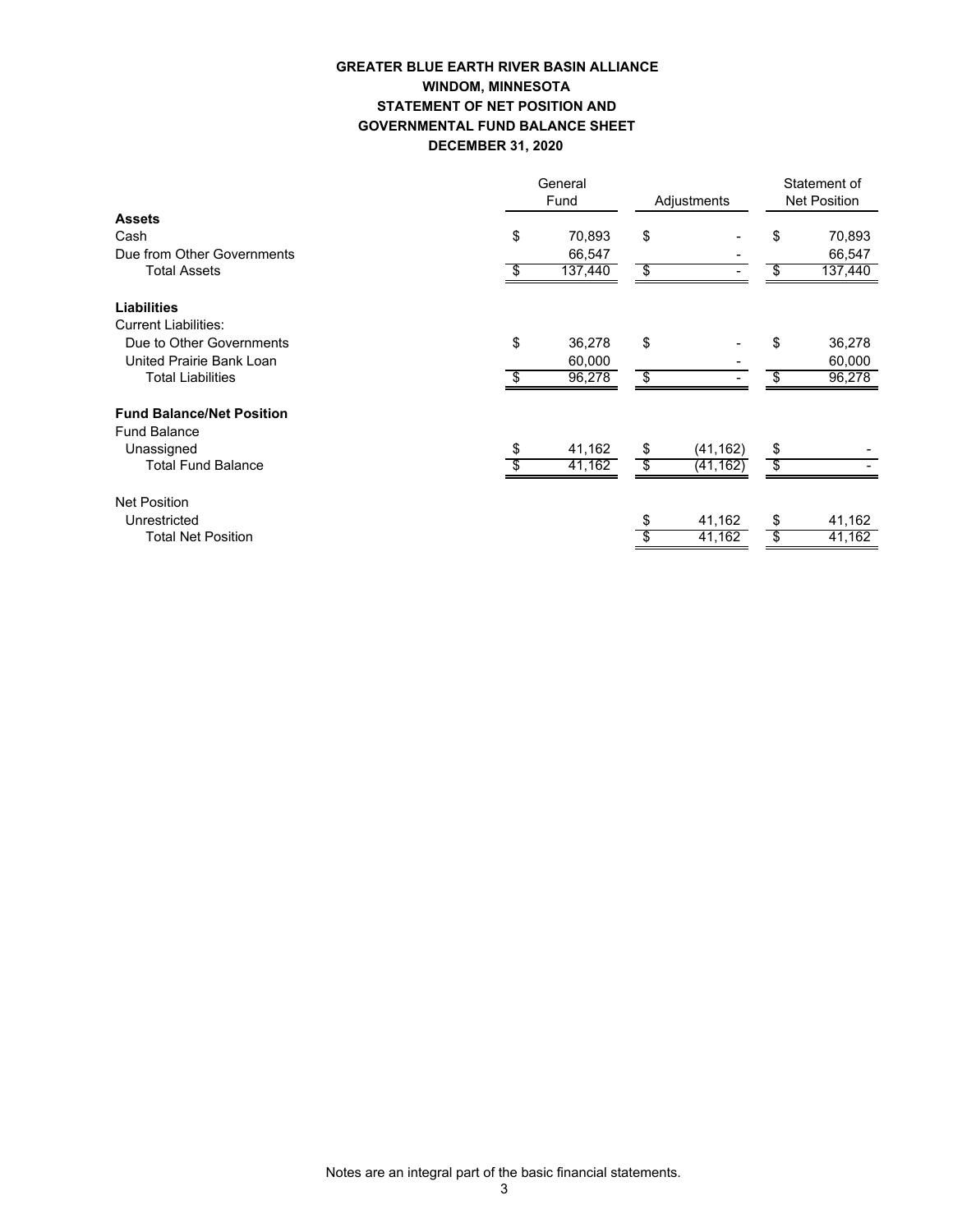# **GREATER BLUE EARTH RIVER BASIN ALLIANCE WINDOM, MINNESOTA STATEMENT OF ACTIVITIES AND GOVERNMENTAL FUND REVENUES, EXPENDITURES AND CHANGES IN FUND BALANCE FOR THE YEAR ENDED DECEMBER 31, 2020**

|                                              | General<br>Fund |         | Adjustments |  | Statement of<br>Activities |         |
|----------------------------------------------|-----------------|---------|-------------|--|----------------------------|---------|
|                                              |                 |         |             |  |                            |         |
| <b>Revenues</b>                              |                 |         |             |  |                            |         |
| Intergovernmental                            | \$              | 578,514 | \$          |  | \$                         | 578,514 |
| <b>Interest Earnings</b>                     |                 | 69      |             |  |                            | 69      |
| Miscellaneous                                |                 | 132     |             |  |                            | 132     |
| <b>Total Revenues</b>                        |                 | 578,715 | \$          |  | \$                         | 578,715 |
| <b>Expenditures/Expenses</b>                 |                 |         |             |  |                            |         |
| Conservation                                 |                 |         |             |  |                            |         |
| Current                                      | \$              | 579,051 | \$          |  |                            | 579,051 |
| <b>Total Expenditures/Expenses</b>           |                 | 579,051 | \$          |  | \$                         | 579,051 |
| Excess of Revenues Over (Under)              |                 |         |             |  |                            |         |
| Expenditures/Expenses                        | \$              | (336)   | \$          |  | \$                         | (336)   |
| Fund Balance/Net Position January 1          | \$              | 41,498  | \$          |  | \$                         | 41,498  |
| <b>Fund Balance/Net Position December 31</b> | \$              | 41,162  | \$          |  | \$                         | 41,162  |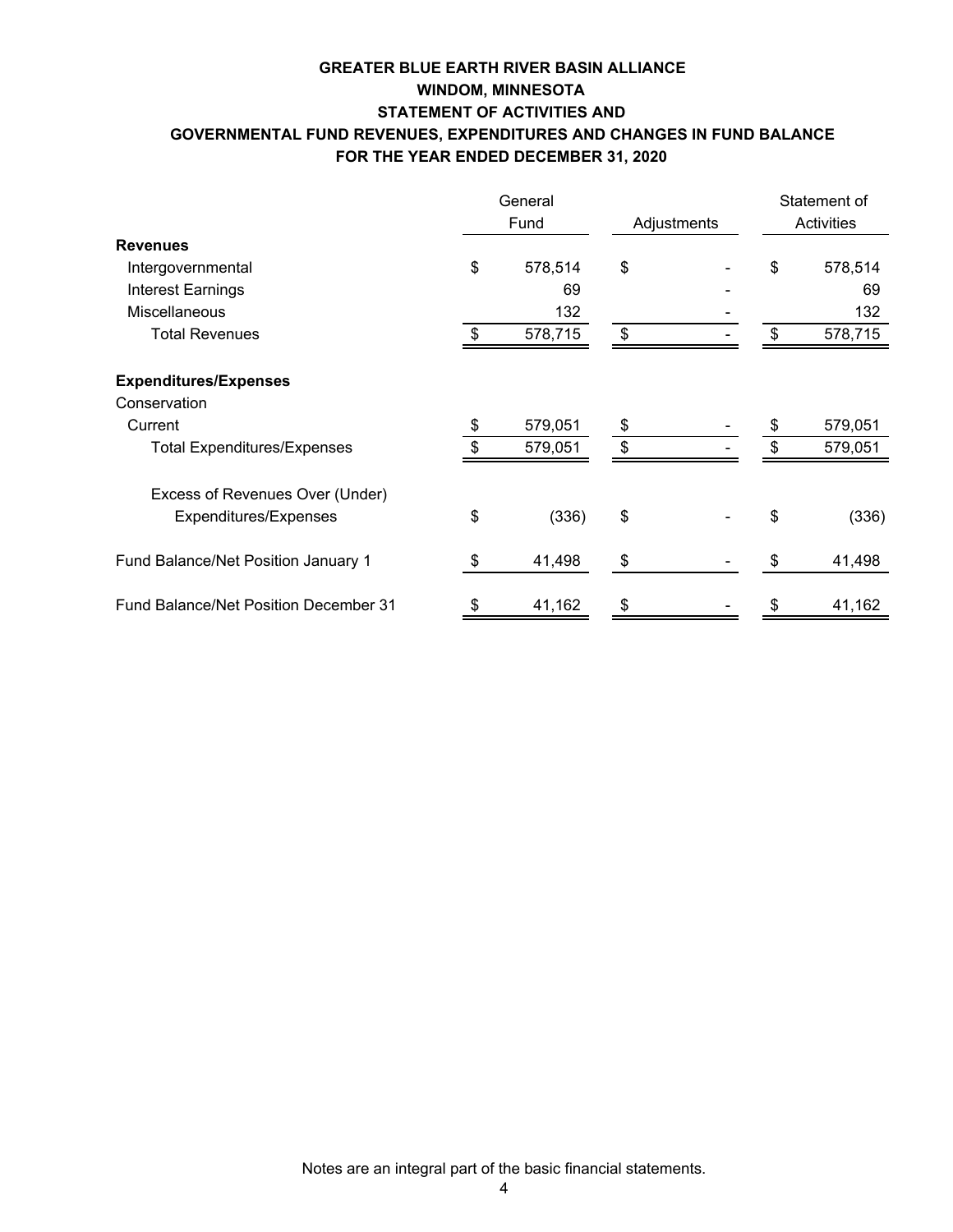#### **NOTE 1 – SUMMARY OF SIGNIFICANT ACCOUNTING POLICIES**

#### **Basis of Presentation**

The financial statements of the Greater Blue Earth River Basin Alliance (the JPB) have been prepared in conformity with accounting principles generally accepted in the United States of America (GAAP) as applied to governmental units. The Governmental Accounting Standards Board (GASB) is the accepted standard setting body for establishing governmental accounting and financial reporting principles. The GASB pronouncements are recognized as accounting principles generally accepted in the United States of America for state and local governments.

#### **Financial Reporting Entity**

The Greater Blue Earth River Basin Alliance was organized through a joint powers agreement on July 1, 2003 under the provisions of Minnesota Statute 471.59. The JPB is governed by a Board of Supervisors composed of one member from each of the participating Soil and Water Conservation Districts.

The purpose of the JPB is to protect and enhance the land and water resources in the Greater Blue Earth River Basin. This is accomplished by coordination implementation programs and activities through grant awards from federal, state, and local entities. Grant applications are submitted on a competitive basis to various sources for land and water conservation activities. The JPB's three revenue sources are member dues, grant awards, and investment earnings. Grant awards represent the majority of the JPB's revenue and expenditures.

GAAP requires that the JPB's financial statements include all funds, departments, agencies, boards, commissions, and other organizations which are not legally separate from the JPB. In addition, the JPB's financial statements are to include all component units – entities for which the JPB is financially accountable.

Financial accountability includes such aspects as appointing a voting majority of the organization's governing body, significantly influencing the programs, projects, activities or level of services performed or provided by the organization or receiving specific financial benefits from, or imposing specific financial burdens on, the organization. These financial statements include all funds of the JPB. There are no other entities for which the JPB is financially accountable.

#### **Basic Financial Statements**

The Greater Blue Earth River Basin Alliance meets the definition of a Special-Purpose government and is involved in only one program, i.e., conservation of soil and water resources. Accordingly, the JPB is allowed to combine its government-wide statements with the fund statements.

The government-wide financial statements (i.e. The Statement of Net Position and The Statement of Activities) display information about the reporting government as a whole. These statements include all financial activities of the JPB.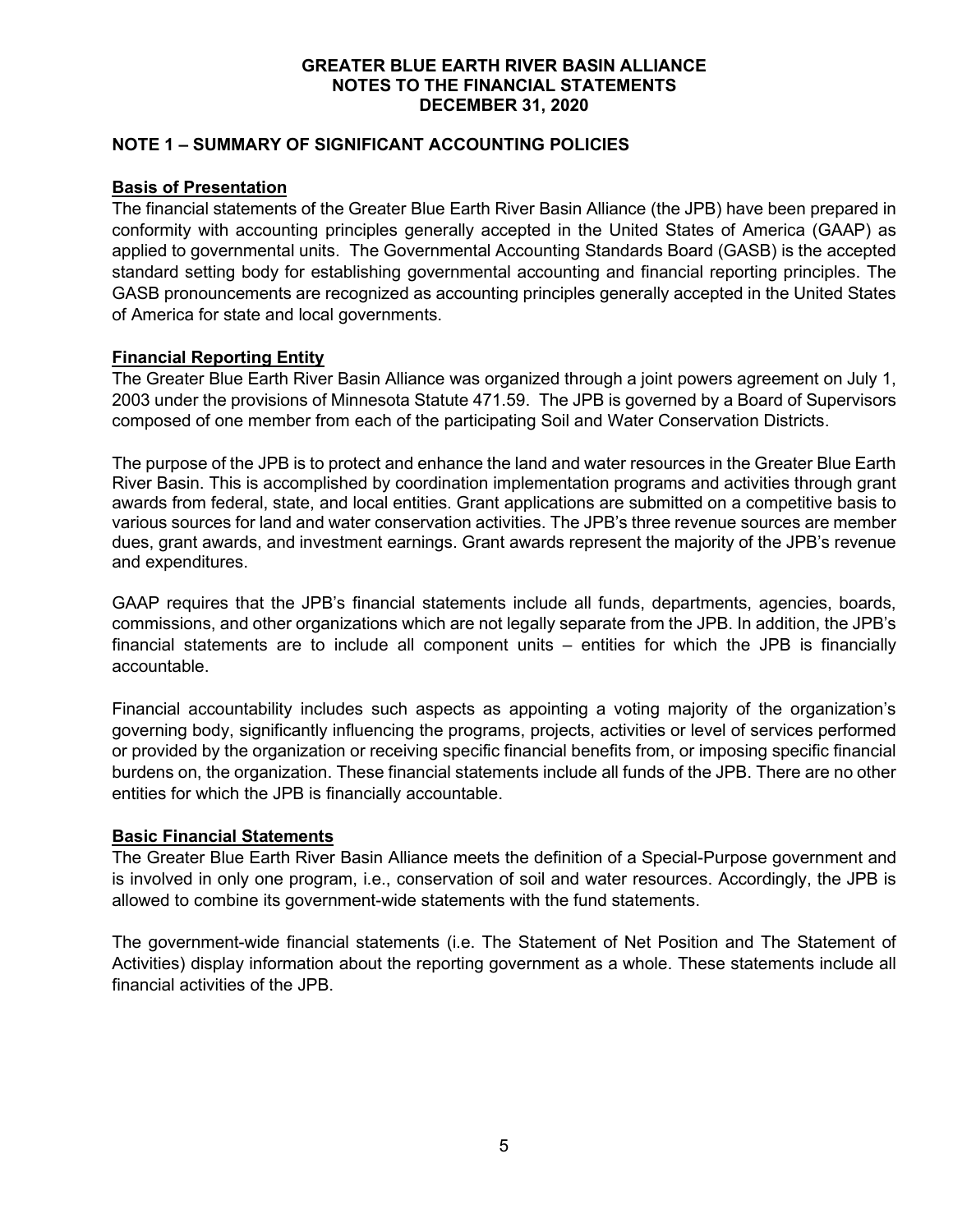#### **NOTE 1 – SUMMARY OF SIGNIFICANT ACCOUNTING POLICIES (CONTINUED)**

#### **Basic Financial Statements (Continued)**

The Statement of Activities demonstrates the degree to which the direct expenses of a given function or segment are offset by program revenues. Direct expenses are those that are clearly identifiable with a specific function or segment. Program revenues include charges to customers or applicants who purchase, use, or directly benefit from goods, services, or privileges provided by a given function or segment and grants and contributions that are restricted to meeting the operational or capital requirements of a particular function or segment. Certain items not properly included among program revenues are reported instead as miscellaneous revenues.

Fund financial statements report information at the individual fund level. Each fund is considered to be a separate accounting entity. Funds are classified as governmental, proprietary, or fiduciary. Currently, the JPB has only governmental funds. Major individual governmental funds are reported as separate columns in the fund financial statements.

#### **Measurement Focus, Basis of Accounting, and Financial Statement Presentation**

The accounting and financial reporting treatment applied is determined by its measurement focus and basis of accounting. The government-wide financial statements are reported using the economic resources measurement focus and the accrual basis of accounting. Revenues are recorded when earned and expenses are recorded when a liability is incurred, regardless of the timing of the related cash flows. Charges for services revenue is recorded when earned. Grants and similar items are recognized as revenues when all eligibility requirements imposed by the provider have been met.

Governmental fund financial statements are reported using the current financial resources measurement focus and the modified accrual basis of accounting. Revenues are recognized when they become measurable and available. Revenues are considered measurable when the amount of the transaction can be determined. Revenues are considered to be available when they are collectible within the current period or soon enough thereafter to be used to pay liabilities of the current period. County and local grant revenue is generally considered available if collected within 60 days after year-end. State revenue is recognized in the year to which it applies according to Minnesota Statutes and accounting principles generally accepted in the United States of America. Minnesota Statutes include state aid funding formulas for specific fiscal years. Investment earnings are recorded when earned because they are measurable and available. Miscellaneous revenues (except investment earnings) are recorded as revenue when received because they are generally not measurable until then. A six-month availability period is generally used for other fund revenue. Expenditures are generally recorded when a liability is incurred. However, expenditures are recorded as prepaid for approved disbursements in advance of the year in which the item is to be used.

The JPB reports the following major governmental funds:

General Fund – This is the JPB's primary operating fund. It accounts for all financial resources of the general government.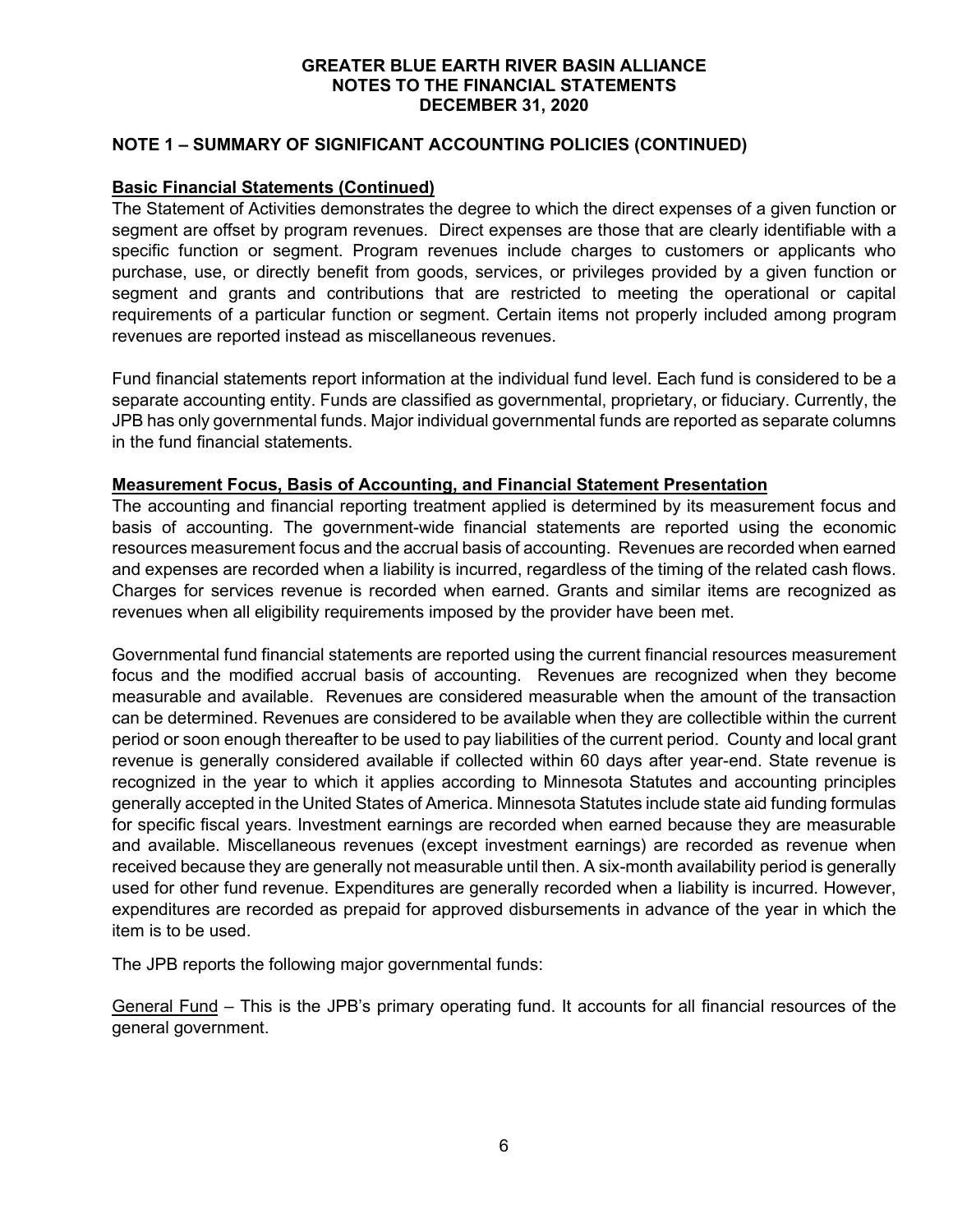#### **NOTE 1 – SUMMARY OF SIGNIFICANT ACCOUNTING POLICIES (CONTINUED)**

#### **Use of Estimates**

The preparation of financial statements in conformity with generally accepted accounting principles requires management to make estimates and assumptions which affect: the reported amounts of assets and liabilities, the disclosure of contingent assets and liabilities at the date of the financial statements, and the reported amounts of revenues and expenditures during the reporting period. Actual results could differ from those estimates.

#### **Assets, Liabilities, and Net Position or Fund Balance**

#### **Cash**

Cash consists of a checking account and two savings accounts.

#### **Due from Other Governments**

Due from other governments are recorded for state grant amounts that were received after year-end and all eligibility requirements had been met.

#### **Vacation and Sick Leave**

Under the JPB's personnel policies, all employee time is contracted with participating counties or soil and water conservation districts. Employee benefits are paid and accrued by the counties and soil and water conservation districts.

#### **Fund Balance**

In the fund financial statements, governmental funds report fund balance as non-spendable, restricted, committed, assigned, or unassigned. Non-spendable portions of fund balance relate to prepaid expenditures or inventory amounts. Restricted fund balances are constrained by outside parties (statute, grantors, bond agreements, etc.). Committed fund balance represents constraints on spending that the JPB imposes upon itself by a high-level formal action prior to the close of the fiscal period. The JPB's Board of Supervisors authorizes all assigned fund balances and their intended uses. The JPB currently doesn't report any assigned fund balances. Unassigned fund balances are considered the remaining amounts, usually in the General Fund, only.

When an expenditure is incurred for purposes for which both restricted and unrestricted fund balance is available, it is the JPB's policy to use restricted first, then unrestricted fund balance. When an expenditure is incurred for purposes for which committed, assigned and unassigned fund balance is available, it is the JPB's policy to use committed first, then assigned and finally unassigned fund balance.

#### **Net Position**

Net position represents the difference between assets, deferred outflows, liabilities and deferred inflows in the government-wide financial statements. Net investments in capital assets, consists of capital assets, net of accumulated depreciation, reduced by the outstanding balance of any long-term debt used to build or acquire the capital assets. Net position is reported as restricted in the government-wide financial statements when there are limitations imposed on its use through external restrictions imposed by creditors, grantors, laws, or regulations of other governments.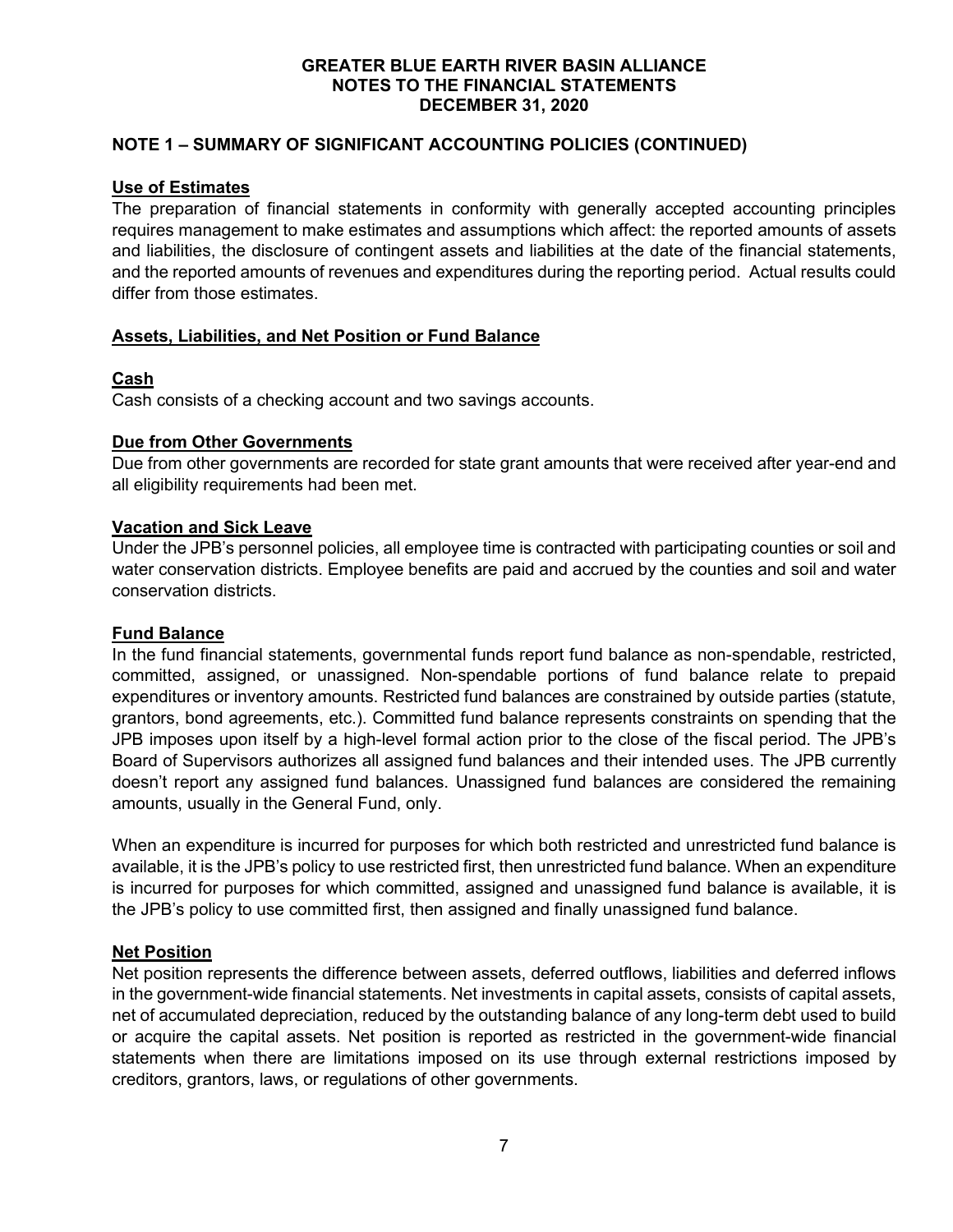#### **NOTE 1 – SUMMARY OF SIGNIFICANT ACCOUNTING POLICIES (CONTINUED)**

#### **Subsequent Events**

In preparing these financial statements, the JPB has evaluated events and transactions for potential recognition or disclosure through November 12, 2021, the date the financial statements were available to be issued.

#### **NOTE 2 – DEPOSITS**

Minnesota Statutes 118A.02 and 118A.04 authorize the JPB to designate a depository for public funds and to invest in Certificates of Deposit. Minnesota Statute 118A.03 requires that all JPB deposits be protected by insurance, surety bond, or collateral. When not covered by insurance or surety bonds, the market value of collateral pledged shall be at least ten percent more than the amount on deposit (plus accrued interest) at the close of the financial institution's banking day.

Authorized collateral includes treasury bills, notes and bonds; issues of U.S. government agencies; general obligations rated "A" or better; revenue obligations rated "AA" or better; irrevocable standard letters of credit issued by the Federal Home Loan Bank; and Certificates of Deposit. Minnesota Statutes require that securities pledged as collateral be held in safekeeping in a restricted account at the Federal Reserve Bank or in an account at a trust department of a commercial bank or other financial institution that is not owned or controlled by the financial institution furnishing the collateral.

#### **Custodial Credit Risk Deposits**

Custodial credit risk is the risk that in the event of a financial institution failure, the JPB's deposits may not be returned to it. The JPB does not have a deposit policy for custodial credit risk. The market value of collateral pledged must equal 110% of deposits not covered by insurance or bonds. The JPB has no additional deposit policies addressing custodial credit risk. As of December 31, 2020, the JPB's deposits were not exposed to custodial credit risk.

#### **NOTE 3 – LINE OF CREDIT**

The JPB has a line of credit for \$60,000. As of December 31, 2020, the JPB had an outstanding balance of \$60,000. The note has an interest rate of 5.00% and matures on February 28, 2021.

#### **NOTE 4 – RISK MANAGEMENT**

The JPB is exposed to various risks of loss related to tort; theft of, damage to, and destruction of assets; errors, and omissions; injuries to employees; workers' compensation claims; and natural disasters. The JPB has entered into an agreement with the Minnesota Counties Intergovernmental Trust (MCIT) to cover its liabilities for workers compensation, property and casualty. There were no significant reductions of insurance coverage from the previous year. There have been no settlements in excess of the JPB's insurance coverage for any of the past three years.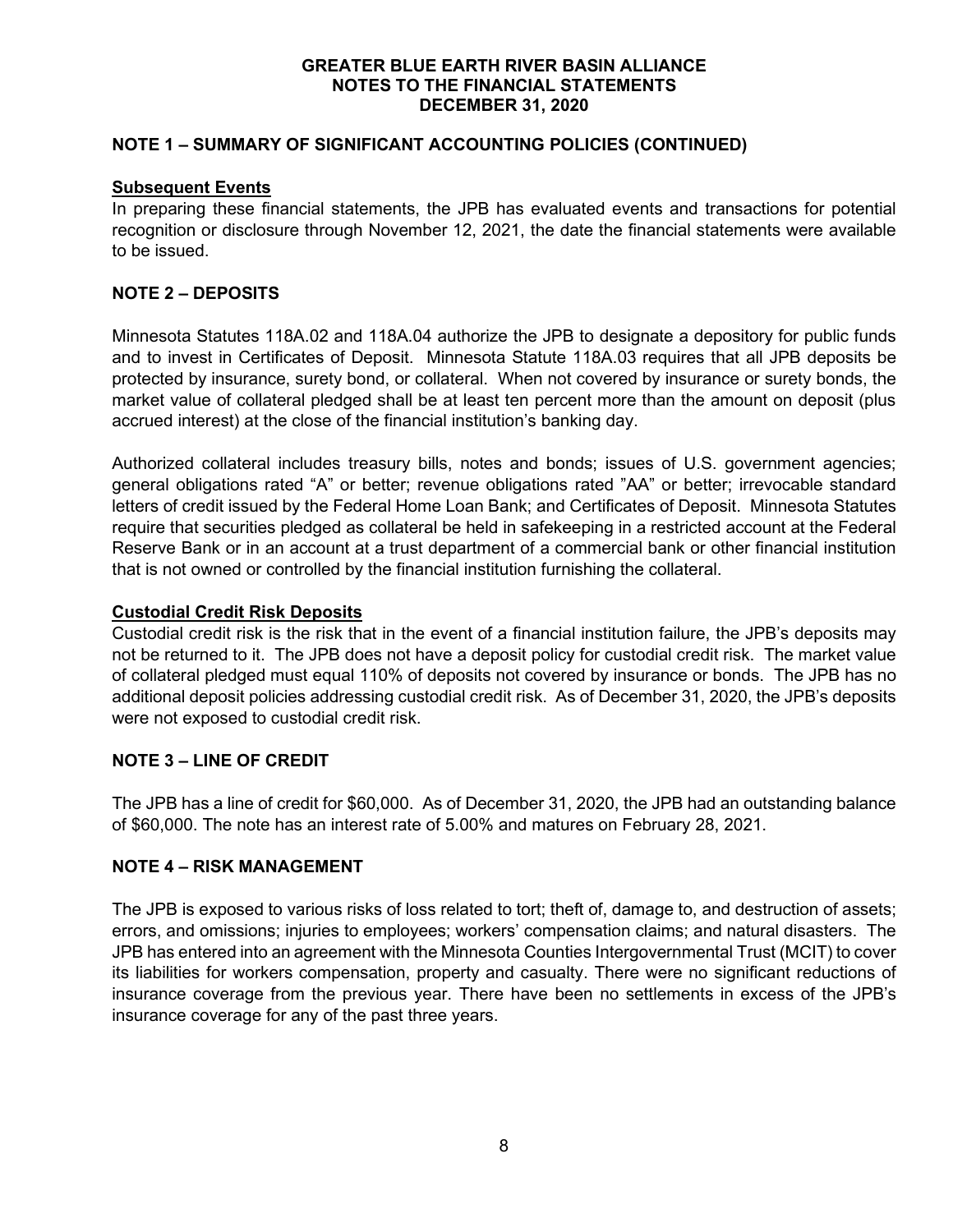## **NOTE 4 – RISK MANAGEMENT (CONTINUED)**

The Property and Casualty Division of MCIT is self-sustaining and the JPB pays an annual premium to cover current and future losses. The MCIT carries reinsurance for its property lines to protect against catastrophic losses. Should the MCIT Property and Casualty Division liabilities exceed assets, MCIT may assess the JPB in a method and amount to be determined by MCIT.

## **NOTE 5 – OPERATING LEASES**

The Cottonwood Soil and Water Conservation District provides office space for the JPB.

# **NOTE 6 – STEWARDSHIP, COMPLIANCE, AND ACCOUNTABILITY**

#### **Budgetary Information**

Annual budgets are adopted on a basis consistent with accounting principles generally accepted in the United States of America. Each fall, the Board of Supervisors adopts an annual budget for the following year for the General Fund. Any modifications in the adopted budget can be made upon request of and approval by the Board of Supervisors. All annual appropriations lapse at fiscal year-end. Legal budgetary control is at the fund level.

#### **NOTE 7 – COMMITMENTS AND CONTINGENT LIABILITIES**

The JPB is not aware of any existing or pending lawsuits, claims or other actions in which the JPB is a defendant.

#### **NOTE 8 – RISK AND UNCERTAINTY**

In December 2019, a novel strain of coronavirus (COVID-19) was reported in Wuhan, China. The World Health Organization had declared the outbreak to constitute a "Public Health Emergency of International Concern." During 2020 the stock market was unpredictable and interest rates decreased. The economy is still managing, but future economic conditions are unknown. For fiscal year 2020, COVID-19 had little effect on the JPB, but the extent to which COVID-19 may impact the JPB's future financial condition or results of its operation is uncertain.

# **NOTE 9 – RECONCILIATION OF FUND BALANCE TO NET POSITION**

| Governmental Fund Balance, January 1       | Ъ | 41,498 |
|--------------------------------------------|---|--------|
| Less: Excess of Expenditures Over Revenues |   | (336)  |
| Governmental Fund Balance, December 31     |   | 41,162 |
|                                            |   |        |
| <b>Net Position</b>                        |   | 41.162 |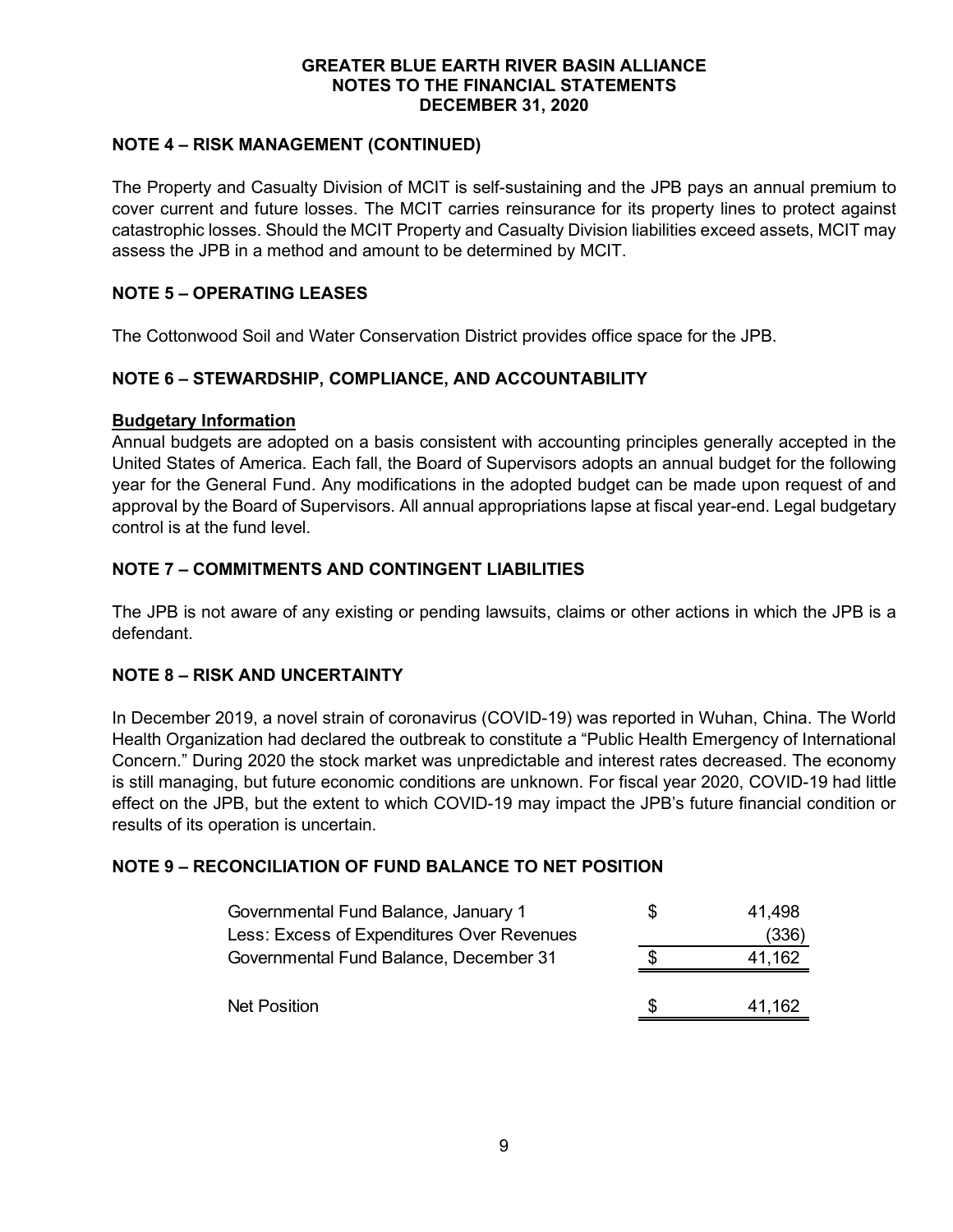# **NOTE 10 – RECONCILIATION OF CHANGE IN FUND BALANCE TO CHANGE IN NET POSITION**

| Change in Fund Balance | (336) |
|------------------------|-------|
| Change in Net Position | (336) |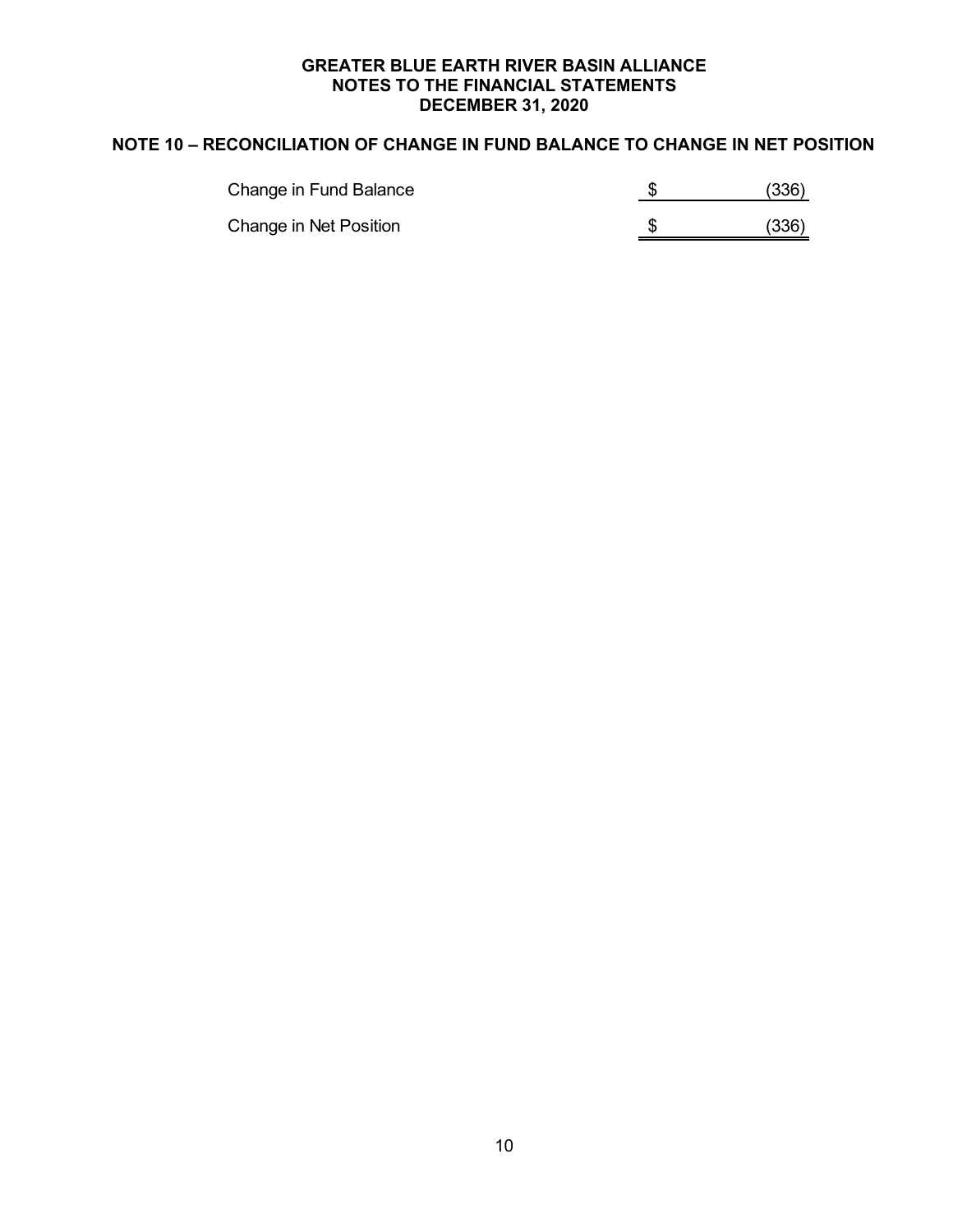# **GREATER BLUE EARTH RIVER BASIN ALLIANCE WINDOM, MINNESOTA BUDGETARY COMPARISON SCHEDULE BUDGET AND ACTUAL GENERAL FUND YEAR ENDED DECEMBER 31, 2020**

|                                   |                           | Original/     |    |         |                | Variance With       |  |
|-----------------------------------|---------------------------|---------------|----|---------|----------------|---------------------|--|
|                                   | Final                     |               |    |         |                | <b>Final Budget</b> |  |
|                                   |                           | <b>Budget</b> |    | Actual  | Positive (Neg) |                     |  |
| <b>Revenues</b>                   |                           |               |    |         |                |                     |  |
| Intergovernmental                 |                           |               |    |         |                |                     |  |
| Local                             | \$                        | 42,244        | \$ | 42,274  | \$             | 30                  |  |
| <b>State Grant</b>                |                           | 706,050       |    | 536,240 |                | (169, 810)          |  |
| Total Intergovernmental           | \$                        | 748,294       | \$ | 578,514 | \$             | (169, 780)          |  |
| Miscellaneous                     |                           |               |    |         |                |                     |  |
| Interest Earnings                 | \$                        | 151           | \$ | 69      | \$             | (82)                |  |
| Other                             |                           | 265           |    | 132     |                | (133)               |  |
| <b>Total Miscellaneous</b>        | \$                        | 416           | \$ | 201     | \$             | (215)               |  |
| <b>Total Revenues</b>             | \$                        | 748,710       | \$ | 578,715 | \$             | (169, 995)          |  |
| <b>Expenditures</b>               |                           |               |    |         |                |                     |  |
| <b>District Operations</b>        |                           |               |    |         |                |                     |  |
| <b>Contracted Services</b>        | \$                        | 52,000        | \$ | 102,238 | \$             | (50, 238)           |  |
| Other Services and Charges        |                           | 8,407         |    | 10,579  |                | (2, 172)            |  |
| Supplies                          |                           |               |    | 136     |                | (136)               |  |
| <b>Total District Operations</b>  | \$                        | 60,407        | \$ | 112,953 | \$             | (52, 546)           |  |
| <b>Project Expenditures</b>       |                           |               |    |         |                |                     |  |
| <b>State</b>                      | \$                        | 642,150       | \$ | 466,098 | \$             | 176,052             |  |
| <b>Total Project Expenditures</b> | \$                        | 642,150       | \$ | 466,098 | \$             | 176,052             |  |
| <b>Total Expenditures</b>         | $\boldsymbol{\mathsf{S}}$ | 702,557       | \$ | 579,051 | \$             | 123,506             |  |
| Excess of Revenues Over (Under)   |                           |               |    |         |                |                     |  |
| Expenditures                      | \$                        | 46,153        | \$ | (336)   | \$             | (46, 489)           |  |
| Fund Balance - January 1          | \$                        | 41,498        | \$ | 41,498  | \$             |                     |  |
| Fund Balance - December 31        | \$                        | 87,651        | \$ | 41,162  | \$             | (46, 489)           |  |

The Notes to the Required Supplementary Information are an integral part of this schedule.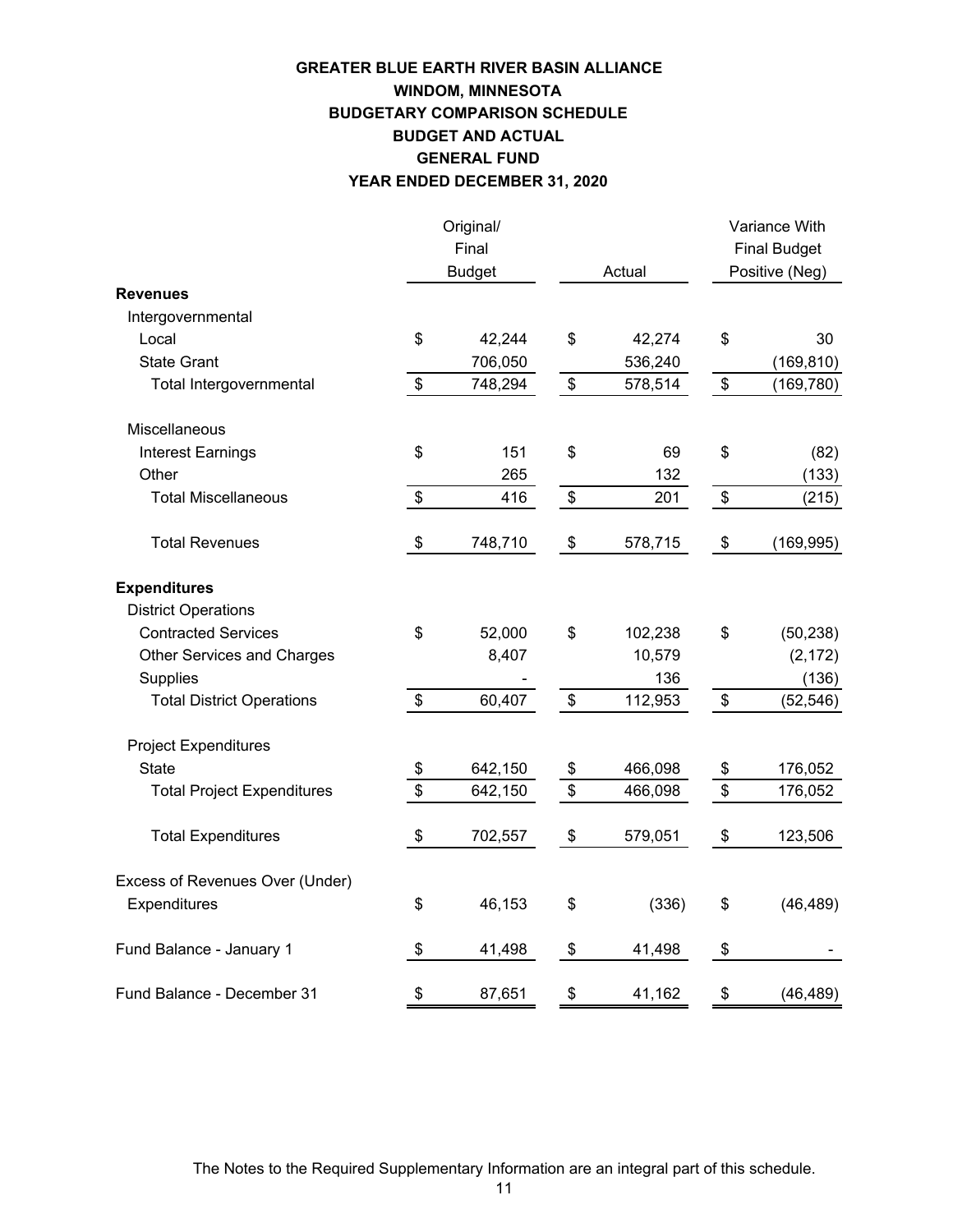#### **GREATER BLUE EARTH RIVER BASIN ALLIANCE NOTE TO THE REQUIRED SUPPLEMENTARY INFORMATION GENERAL EMPLOYEE RETIREMENT FUND DECEMBER 31, 2020**

#### **NOTE 1 – BUDGETARY INFORMATION**

Annual budgets are adopted on a basis consistent with accounting principles generally accepted in the United States of America. Each fall, the Board of Supervisors adopts an annual budget for the following year for the General Fund. Any modifications in the adopted budget can be made upon request of and approval by the Board of Supervisors. All annual appropriations lapse at fiscal year-end. Legal budgetary control is at the fund level.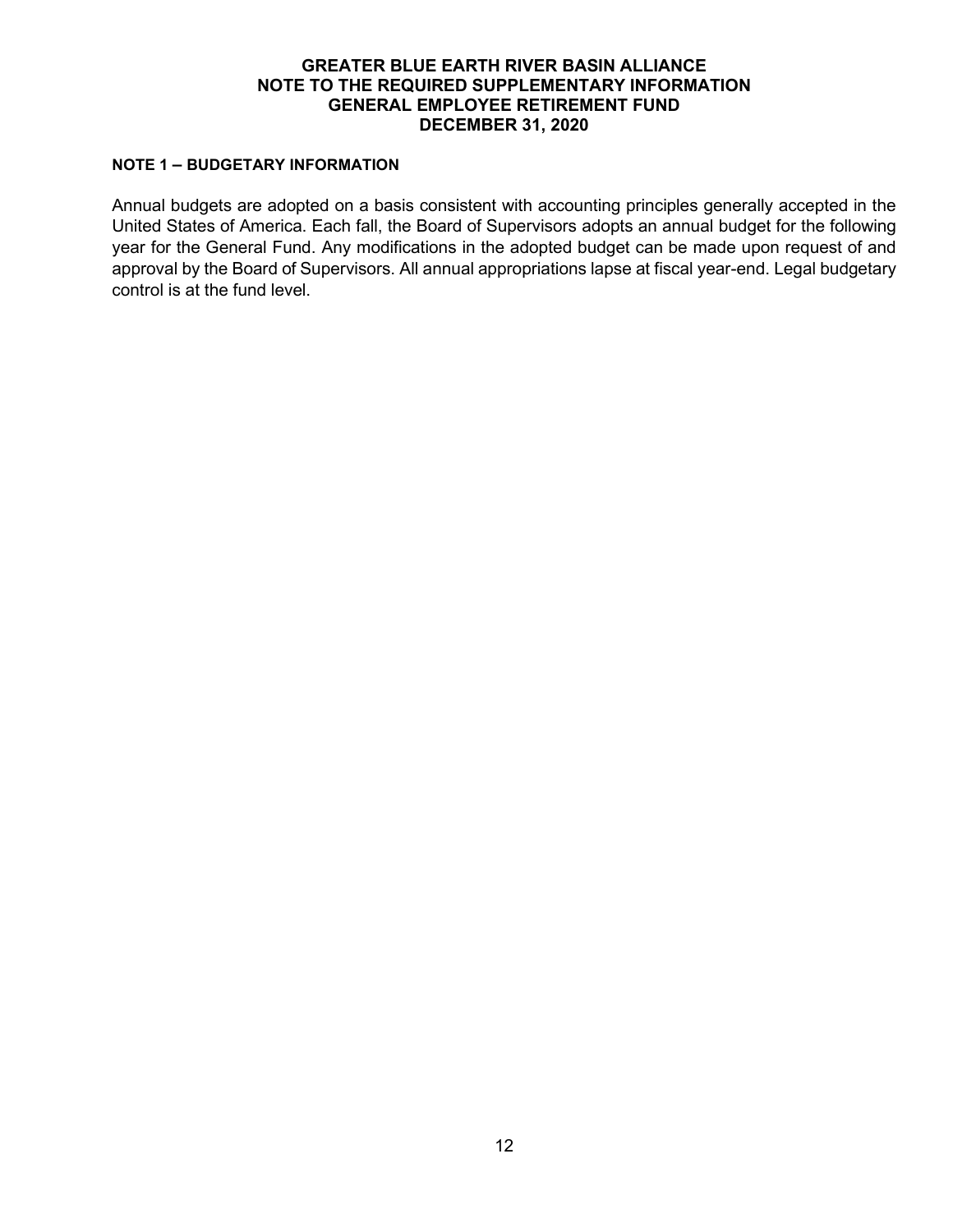**PETERSON COMPANY LTD.**<br>CERTIFIED PUBLIC ACCOUNTANTS 570 Cherry Drive | Waconia, Minnesota 55387

# **INDEPENDENT AUDITOR'S REPORT ON MINNESOTA LEGAL COMPLIANCE**

To the Board of Supervisors Greater Blue Earth River Basin Alliance Windom, Minnesota

We have audited, in accordance with auditing standards generally accepted in the United States of America and the standards applicable to financial audits contained in *Government Auditing Standards*, issued by the Comptroller General of the United States, the financial statements of the governmental activities and the general fund of Greater Blue Earth River Basin Alliance as of and for the year ended December 31, 2020, and the related notes to the financial statements, which collectively comprise the Greater Blue Earth River Basin Alliance's basic financial statements, and have issued our report thereon dated November 12, 2021.

In connection with our audit, nothing came to our attention that caused us to believe that the Greater Blue Earth River Basin Alliance failed to comply with the provisions of the contracting and bidding, deposits and investments, conflicts of interest, claims and disbursements, miscellaneous provisions, and tax increment financing sections of the *Minnesota Legal Compliance Audit Guide for Other Political Subdivisions,* promulgated by the State Auditor pursuant to Minnesota Statutes 6.65*,* insofar as they relate to accounting matters. However, our audit was not directed primarily toward obtaining knowledge of such noncompliance. Accordingly, had we performed additional procedures; other matters may have come to our attention regarding the Greater Blue Earth River Basin Alliance's noncompliance with the above referenced provisions, insofar as they relate to accounting matters.

The purpose of this report is solely to describe the scope of our testing of compliance and the results of that testing, and not to provide an opinion on compliance. Accordingly, this communication is not suitable for any other purpose.

*Peterson Company Ltd*

PETERSON COMPANY LTD Certified Public Accountants Waconia, Minnesota

November 12, 2021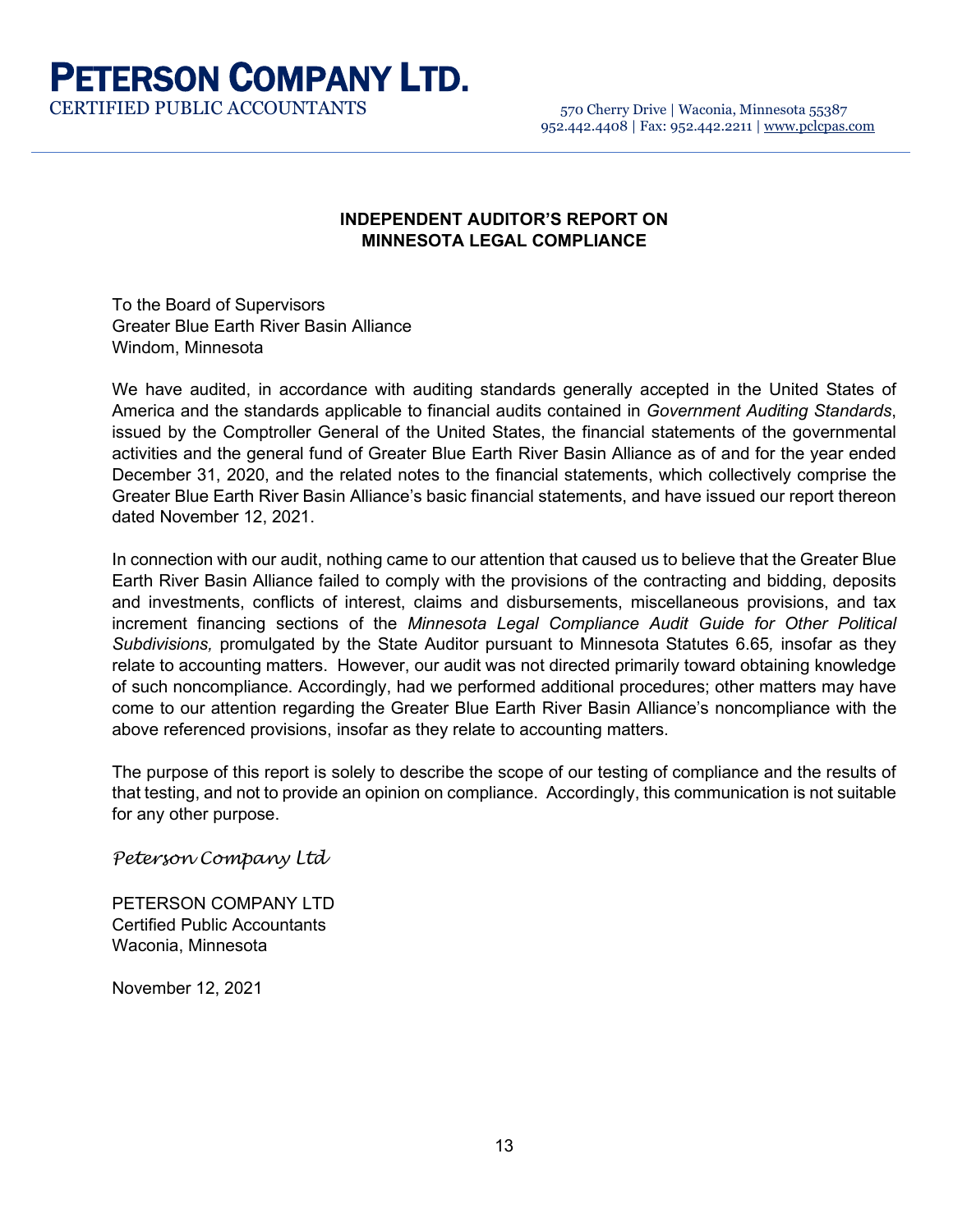# **INDEPENDENT AUDITOR'S REPORT ON INTERNAL CONTROL OVER FINANCIAL REPORTING AND ON COMPLIANCE AND OTHER MATTERS BASED ON AN AUDIT OF FINANCIAL STATEMENTS PERFORMED IN ACCORDANCE WITH** *GOVERNMENT AUDITING STANDARDS*

To the Board of Supervisors Greater Blue Earth River Basin Alliance Windom, Minnesota

We have audited, in accordance with the auditing standards generally accepted in the United States of America and the standards applicable to financial audits contained in *Government Auditing Standards,* issued by the Comptroller General of the United States*,* the financial statements of the governmental activities and the general fund of Greater Blue Earth River Basin Alliance as of and for the year ended December 31, 2020, and the related notes to the financial statements, which collectively comprise the Greater Blue Earth River Basin Alliance's basic financial statements, and have issued our report thereon dated November 12, 2021.

# **Internal Control Over Financial Reporting**

In planning and performing our audit of the financial statements, we considered Greater Blue Earth River Basin Alliance's internal control over financial reporting as a basis for designing audit procedures that are appropriate in the circumstances for the purpose of expressing our opinions on the financial statements, but not for the purpose of expressing an opinion on the effectiveness of the Greater Blue Earth River Basin Alliance's internal control over financial reporting. Accordingly, we do not express an opinion on the effectiveness of the Greater Blue Earth River Basin Alliance's internal control over financial reporting.

A deficiency in internal control over financial reporting exists when the design or operation of a control does not allow management or employees, in the normal course of performing their assigned functions, to prevent, or detect and correct, misstatements on a timely basis. A material weakness is a deficiency, or combination of deficiencies, in internal control over financial reporting such that there is a reasonable possibility that a material misstatement of the entity's financial statements will not be prevented, or detected and corrected, on a timely basis. A significant deficiency is a deficiency, or combination of deficiencies, in internal control over financial reporting that is less severe than a material weakness, yet important enough to merit attention by those charged with governance.

Our consideration of internal control over financial reporting was for the limited purpose described in the first paragraph of this section and was not designed to identify all deficiencies in internal control over financial reporting that might be material weaknesses or significant deficiencies. Given these limitations, during our audit, we did not identify any deficiencies in internal control over financial reporting that we consider to be material weaknesses. We did identify a deficiency in internal control over financial reporting, described in the accompanying Schedule of Findings and Responses as item 2020-001, that we consider to be a significant deficiency.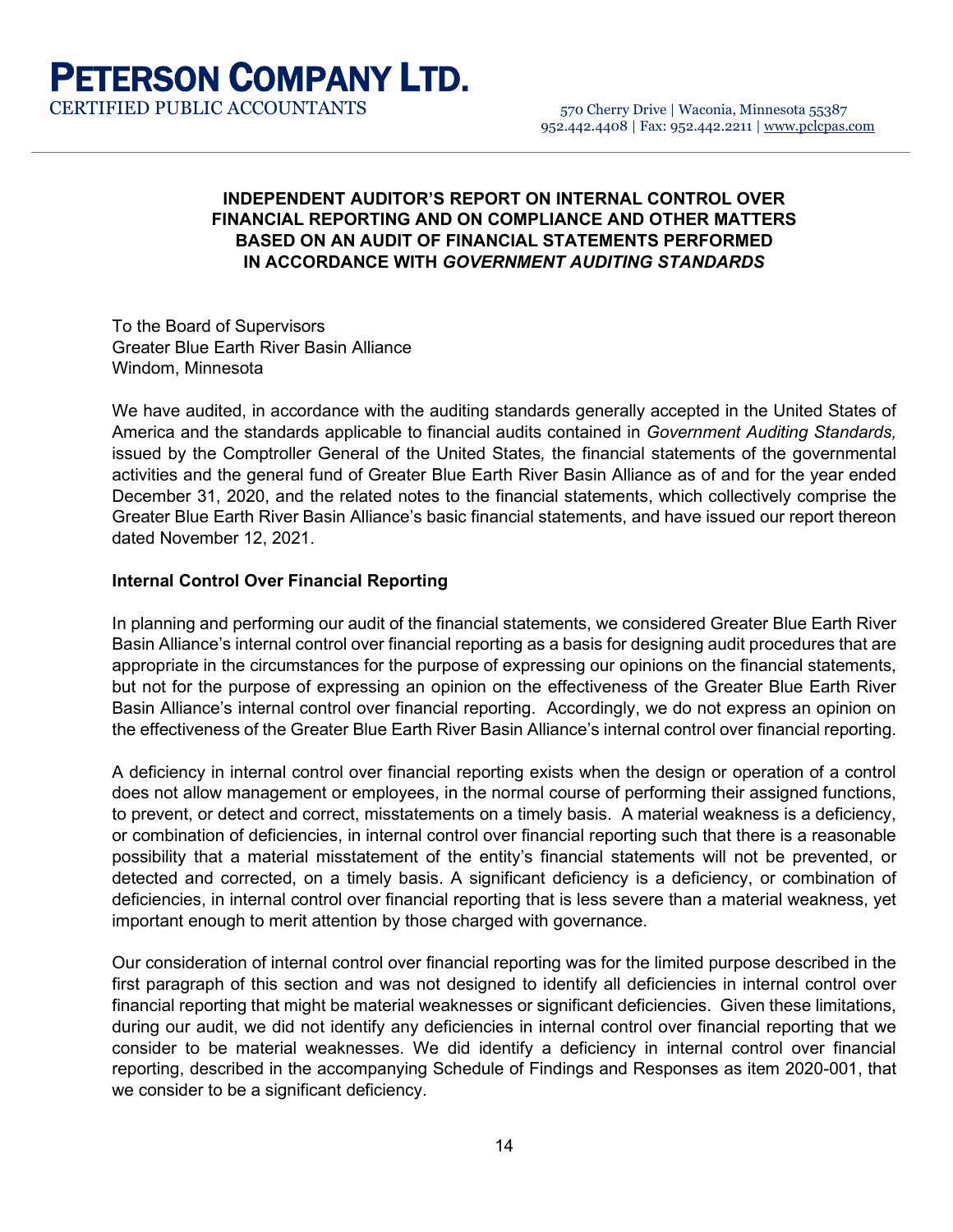## **Compliance and Other Matters**

As part of obtaining reasonable assurance about whether Greater Blue Earth River Basin Alliance's financial statements are free from material misstatement, we performed tests of its compliance with certain provisions of laws, regulations, contracts, and grant agreements, noncompliance with which could have a direct and material effect on the determination of financial statements. However, providing an opinion on compliance with those provisions was not an objective of our audit and, accordingly, we do not express such an opinion. The results of our tests disclosed no instances of noncompliance or other matters that are required to be reported under *Government Auditing Standards*.

# **Greater Blue Earth River Basin Alliance's Response to Findings**

Greater Blue Earth River Basin Alliance's response to the findings identified in our audit have been included in the Schedule of Findings and Responses. The Greater Blue Earth River Basin Alliance's response was not subjected to the auditing procedures applied in the audit of the financial statements and, accordingly, we express no opinion on it.

#### **Purpose of this Report**

The purpose of this report is solely to describe the scope of our testing of internal control over financial reporting and compliance and the results of that testing, and not to provide an opinion on the effectiveness of the entity's internal control over financial reporting or on compliance. This report is an integral part of an audit performed in accordance with *Government Auditing Standards* in considering the entity's internal control and compliance. Accordingly, this communication is not suitable for any other purpose.

*Peterson Company Ltd*

PETERSON COMPANY LTD Certified Public Accountants Waconia, Minnesota

November 12, 2021